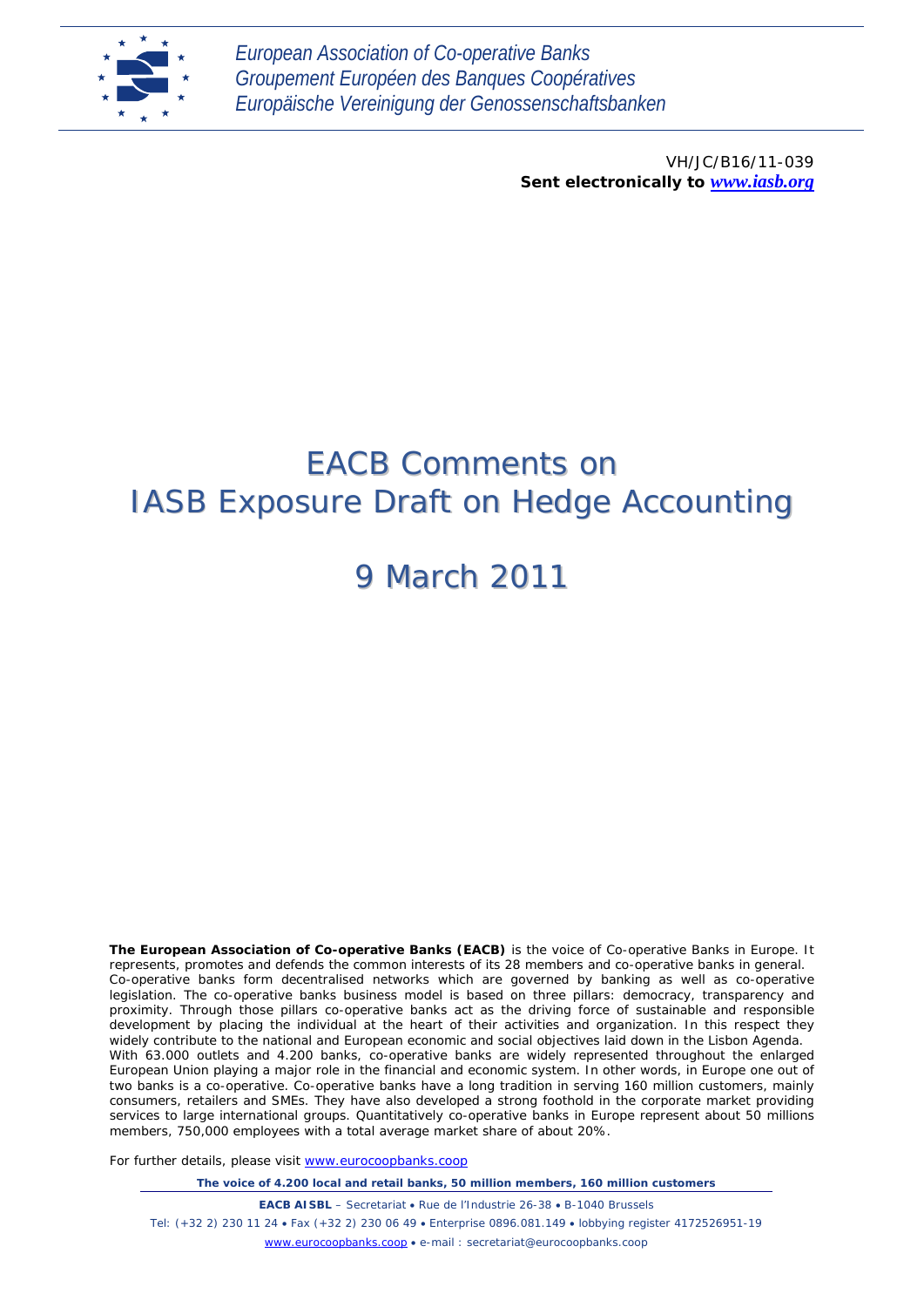

# **General Comments**

The members of the European Association of Cooperative Banks (EACB) are pleased to comment on the Exposure Draft on Hedge Accounting (ED/2010/13) published by the International Accounting Standards Board in December 2010.

The members of the EACB generally support IASB proposal, which establishes a more objective-based hedge accounting model. The ED proposes positive developments including the alignment of risk management and hedge accounting regulations. This approach has the benefit of being consistent with the role of the business model in the classification of financial instruments.

Moreover, the ED proposals remove a number of the restrictions to hedge accounting in IAS 39 Financial Instruments: *Recognition and Measurement*. There are important improvements relating to assessing hedge effectiveness:

- EACB particularly supports the elimination of the bright lines 80-125 which forces companies to prove that the effectiveness of the hedging relationship between two transactions will be more than 80% but less than 125% effective.
- Our members also appreciate the possibility to designate derivatives, risk components and net positions as hedged items, and the possibility to apply hedge accounting to components of non-financial items.
- The treatment of time value of option as a cost of hedge, avoiding undue volatility in profit or loss

These proposals make the hedge accounting model significantly more flexible, and will contribute to increase the appropriate use of hedge accounting.

However, while EACB members consider that the reference to risk management is a step in the right direction, we think nevertheless that the ED still contains a number of restrictions, which would create inconsistencies with risk management practices. Therefore, we would like to draw the attention of the Board on the following points:

#### *Need for clarifications*

EACB members find that some proposals are too complex and could therefore raise operational difficulties, notably:

- The distinction between rebalancing and discontinuation is not clearly defined and the follow up of several mandatory rebalancing might be burdensome;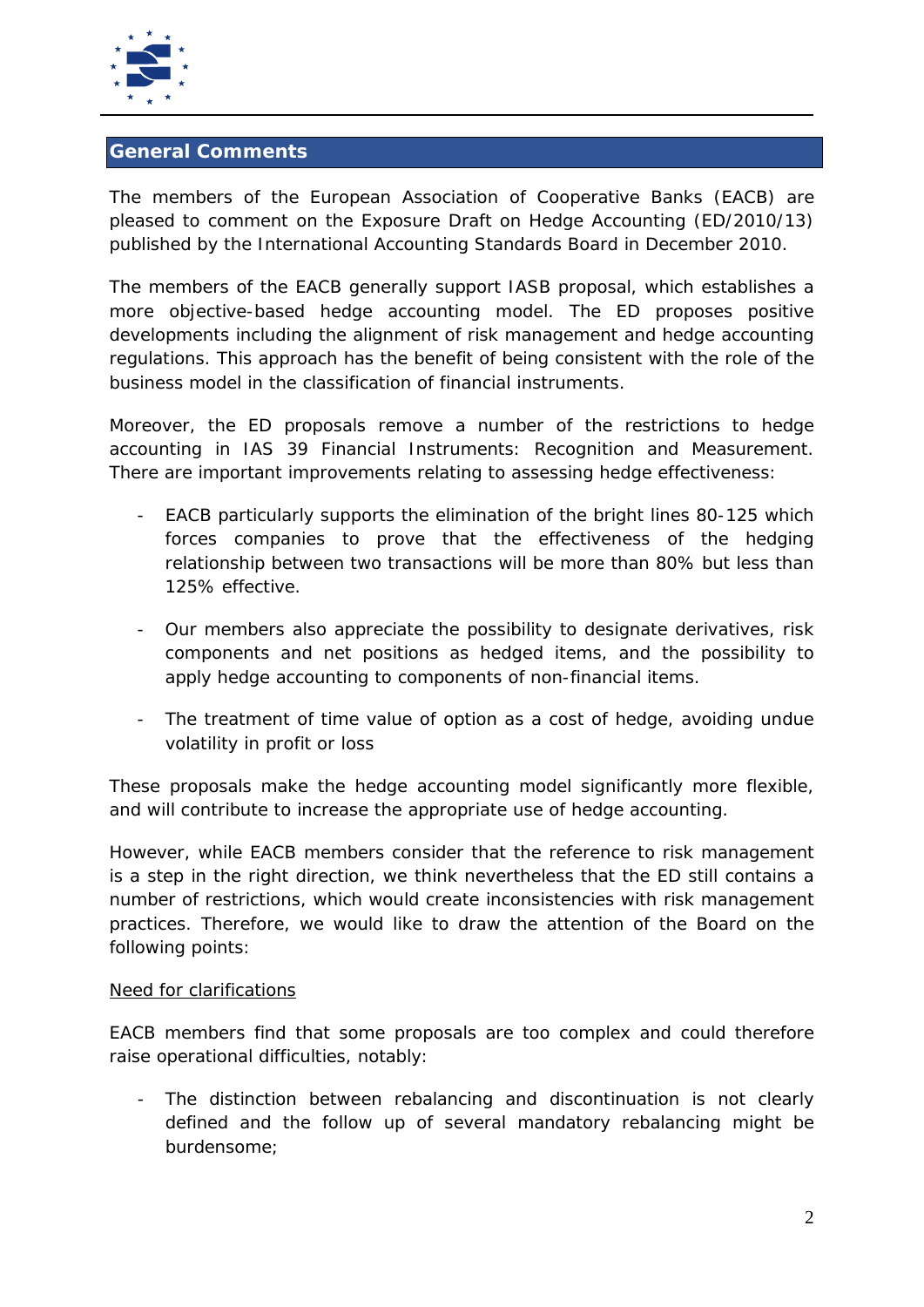

- EACB members ask for a simplification of the detailed treatment and application guidance regarding the time value of options;
- Our members do not see any added value in the proposed accounting mechanism for fair value hedge based on a two-step approach (OCI and transfer in P&L).

## *Consequences of the designation of derivatives as hedged items*

While EACB members generally welcome the introduction of a hedge accounting objective and the alignment of risk management with hedge accounting regulations, we regret that the restrictions regarding the classification as hedged item/hedging instrument avoid a comprehensive alignment.

This is mainly the case since the IASB decided to exclude internal derivatives from hedge accounting, even though they are a primary part of banks' risk management. Consequently, banks' risk management and the IASB's suggestions for hedge accounting are based on two very different concepts. We believe that only parts of a bank's risk management can be reflected in the financial statements using the concept proposed in the ED. Therefore, we suggest that the termination of hedge-relationships remains voluntary, especially to help avoiding accounting mismatches.

Moreover, our members have strong concerns regarding the restrictions on instruments with prepayment options that could preclude financial institutions from designating a hedge items if an entity use the layer approach. This exclusion is in practice disadvantageous for banks, since many financial instruments (e.g. mortgage loans) have contractual prepayment options. Therefore, hedging of the interest risk would not be possible. Moreover, since the future hedging rules on a macro hedge basis of those instruments with prepayment options has not been clarified yet, we regret to not be in position to assess the regulations conclusively.

### *Prohibition of hedging credit risk*

EACB members do not support that it is difficult to qualify as hedged items risk components of financial instruments such as non contractual inflation or that credit risk is contradictory with the principles proposed for non-financial items. Instead our members think that hedge accounting for credit risk is achievable and therefore that the credit risk should be considered as a risk component. The opinion expressed in the ED is rule-based and therefore not in the spirit of a principle-based approach to setting accounting standards. Furthermore, it would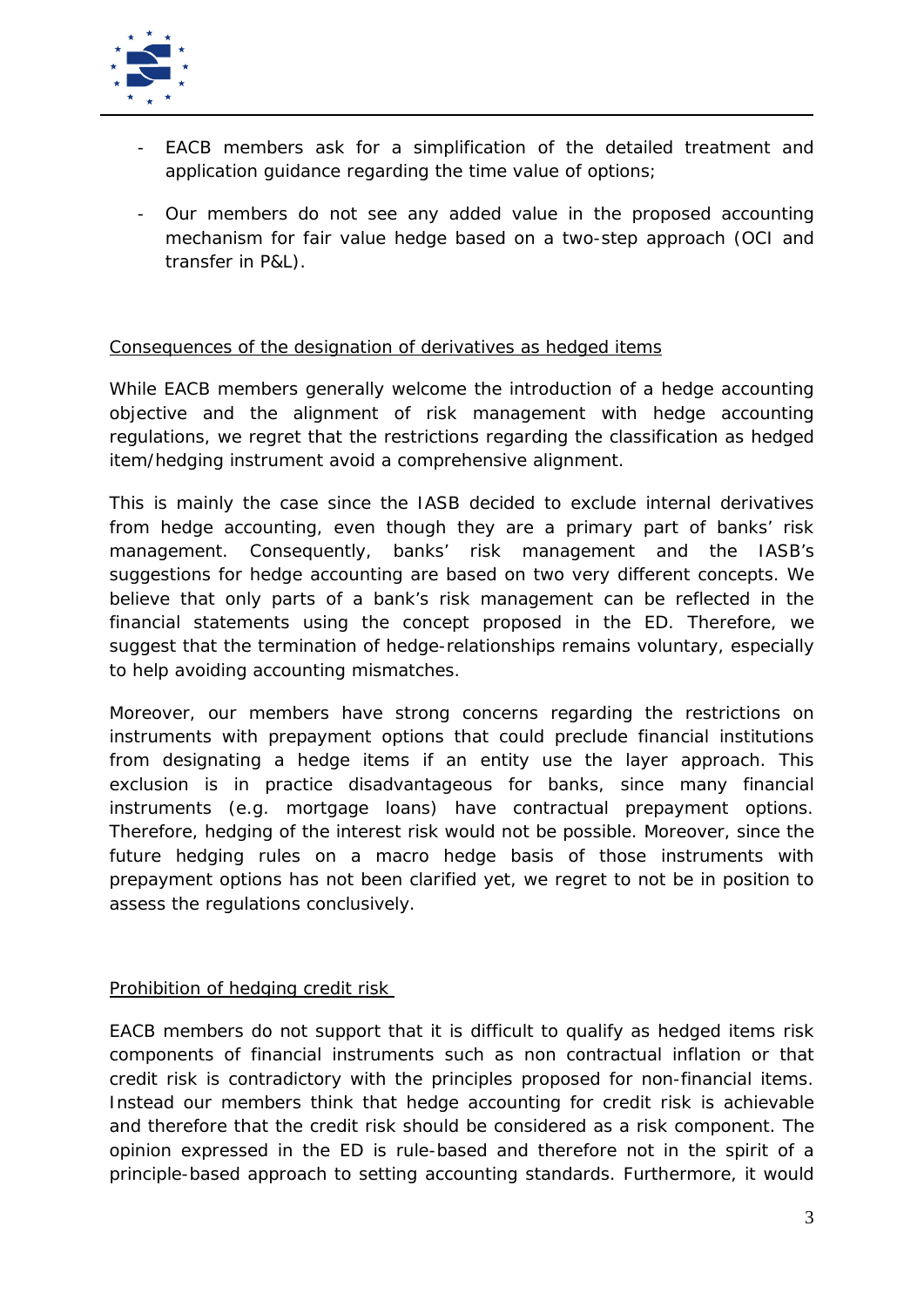

prematurely disqualify hedge accounting for credit risk hedging. There are developments in the market to show that credit risk hedging satisfies the two qualifying criteria for a risk component.

In general, EACB members do not understand why the IASB has chosen to add rule-based exceptions to this principle-based ED.

## *Prohibition of hedging items with not impact on P&L*

EACB members disagree with the prohibition of designating as hedged item that will not impact P&L such as equity instrument designated at fair value through OCI (with no recycling), which is not consistent with sound risk management practice consisting in hedging an economic exposure (such as the foreign exchange risk of equities).

Moreover, we reiterate that this prohibition is directly linked to an inappropriate treatment under the phase I of IFRS 9, which should be amended.

#### *Macro hedge accounting*

The basic hedge accounting objective for banks is to lock interest margin between the assets and liabilities. In order to manage their risk, banks normally operate on an open portfolio basis including deposits liabilities (term and core) and loan assets with different interest basis. However, the ED only focuses on hedge accounting for non-bank corporations in the context of groups of items that constitute gross or net positions in closed portfolios.

Therefore, EACB members are concerned how this proposed general accounting model will affect to more complex portfolio hedging models. Moreover, we anticipate the following area for further development:

- The eligibility of embedded derivatives as hedging instruments;
- The inconsistency between the irrevocable nature of a fair value option and the optional nature of hedge accounting; and
- The eligibility of equity instruments measured at fair value through other comprehensive income as hedged items.
- Moreover, EACB members have strong concerns regarding the prohibition of designating of risk components when this component will exceed the total cash flows of the hedged item. Therefore, we would like to stress the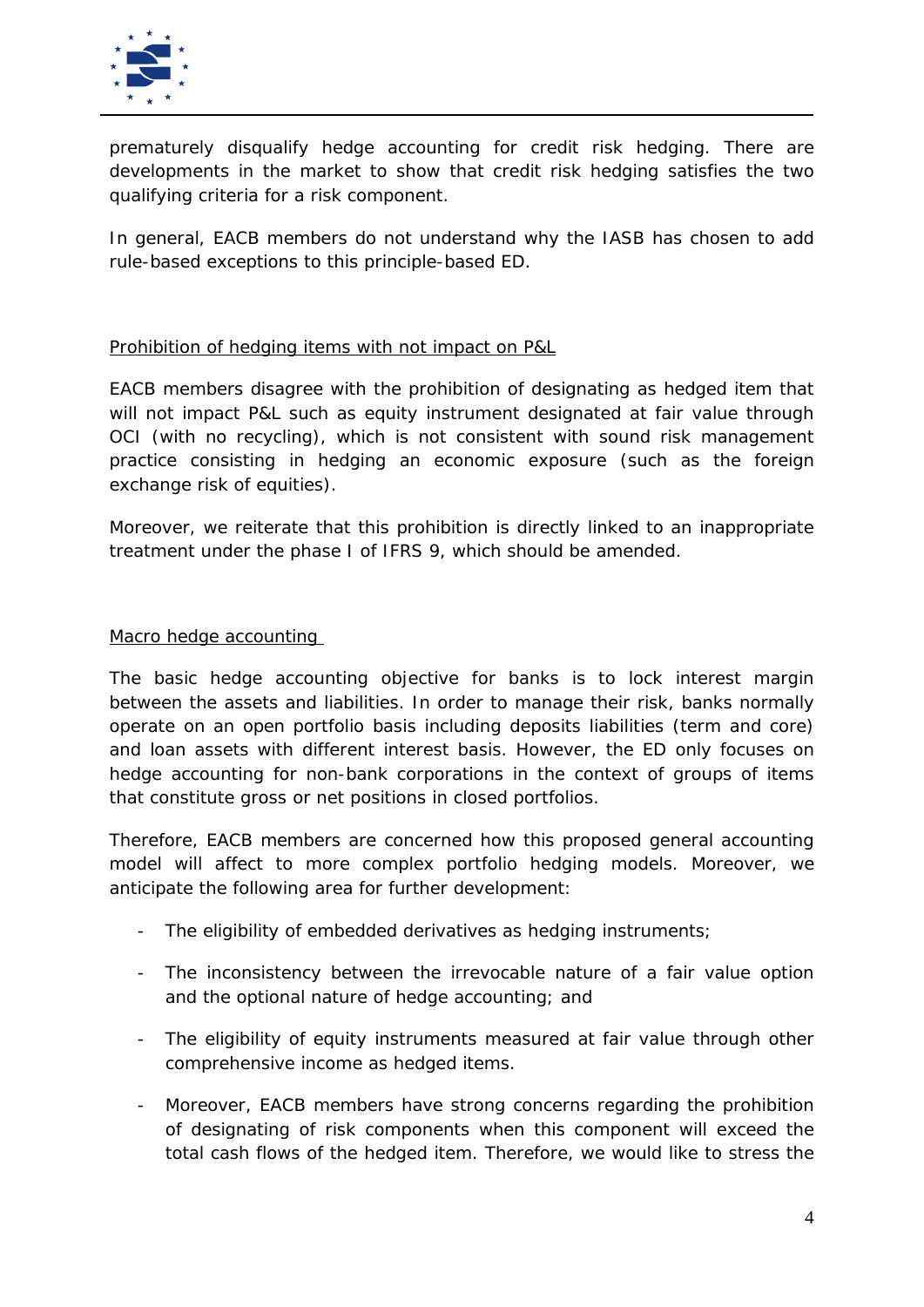

importance to further consider the so-called "sub-LIBOR issue", which is of major importance for the banking industry.

Therefore, we urge the IASB to develop a non-complex hedge accounting model for open portfolios, which would be based on risk management objectivities. Furthermore, we believe that the IASB should conduct field-testing and outreach activities to ensure that proposals can be operationalised.

To conclude, given the importance of macro hedging, EACB members believe that the IASB should not finalise a standard on the general hedge accounting model, before developing a model for macro hedging.

Moreover, considering that considerable interdependencies exist among the phases of the IAS 39 replacement (particularly the amortised cost and impairment phase and macro hedging), EACB members believe that the IASB will need to consider the entire package of proposals before finalising the resulting standards. In general, preparers need time to conduct a comprehensive analysis of all the proposed IFRS 9 regulations.

Therefore, we urge the IASB to publish the ED on macro hedge accounting soon, in order to allow banks the assessment of the interdependencies as well.

Please find below our responses to the ED questionnaire.

# **Contact:**

Mr. Volker Heegemann, Head of Legal Department [\(v.heegemann@eurocoopbanks.coop\)](mailto:v.heegemann@eurocoopbanks.coop)

Ms. Johanna Cariou, Adviser, Accounting & Audit [\(j.cariou@eurocoopbanks.coop\)](mailto:j.cariou@eurocoopbanks.coop)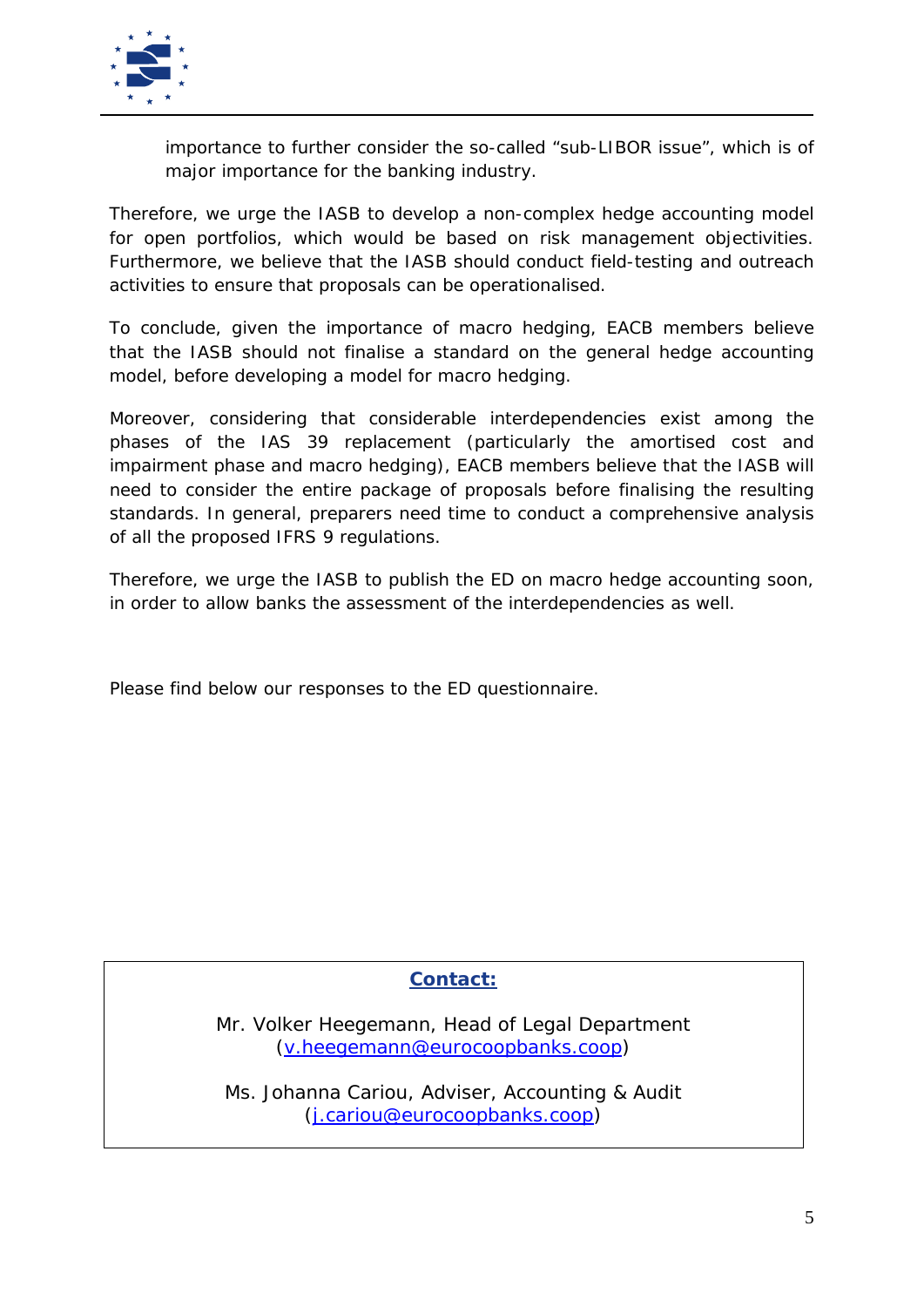

# **EACB responses to the ED questionnaire**

## **Objective of hedge accounting**

#### **Question 1**

# **Do you agree with the proposed objective of hedge accounting? Why or why not? If not, what changes do you recommend and why?**

EACB generally welcome the introduction of an objective for hedge accounting. We agree with the direction of the proposed objective to reflect, in the financial reporting, the extent and effects of an entity's risk management activities.

However, EACB members do not believe that hedge accounting should be only restricted to risks that affect P&L. We understand that the IASB decided not to permit hedge accounting of risks that affect OCI because it could result in reclassification of gains or losses out of OCI to profit or loss. However, we believe that it is possible to engage in meaningful management of the risks, which are reflected in OCI or equity. Therefore, we would like the IASB to reconsider particularly this proposal.

Moreover, prohibiting the use of internal derivatives for hedge accounting is not consistent with the way banks manage their risks. It is not common practice for banks to directly relate the single exposures of the banking book with corresponding external hedging instruments. Therefore, EACB members ask the use of internal derivatives to be allowed for hedge accounting purposes.

In addition, we underline that the key issue for financial institutions is portfolio hedging which is not addressed in this ED. In this respect, we emphasise the importance of applying the same objective to open portfolios. Currently in certain situations, preparers have to make artificial hedge designations to achieve hedge accounting based on accounting rules and not based on risk management objectives.

### **Instruments that qualify for designation as hedging instruments**

### **Question 2**

**Do you agree that a non-derivative financial asset and a non-derivative financial liability measured at fair value through profit or loss should be eligible hedging instruments? Why or why not? If not, what changes do you recommend and why?**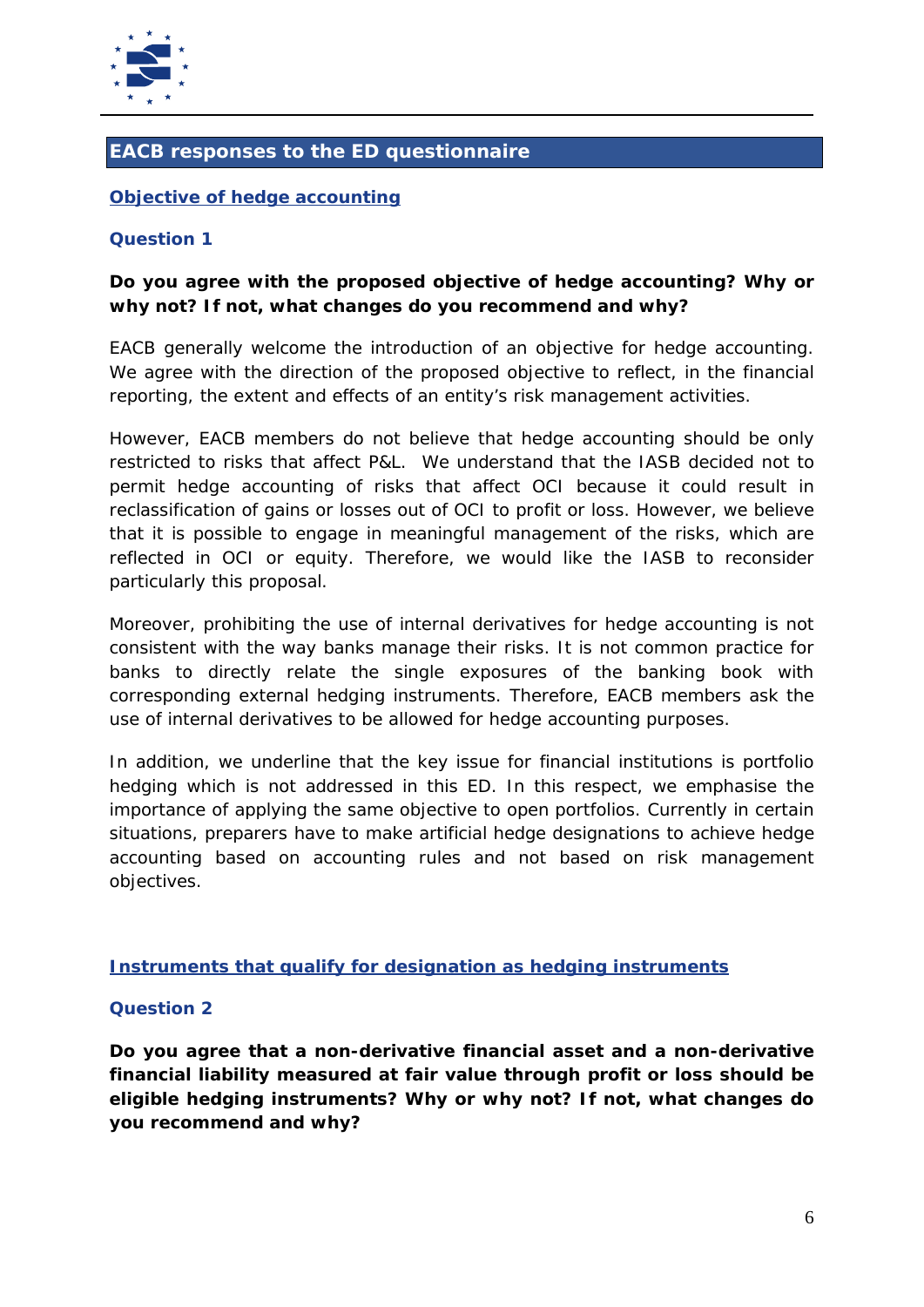

EACB welcomes the extension of the range of eligible hedging instruments to include non-derivative financial instruments, because it enables an entity to align its hedge accounting closer to its risk management objectives.

In this respect, we are convinced that it is not the type of instrument that should determine the qualification as hedging instrument, but the possibility to actually reduce the risk. Therefore, we think there is no conceptual basis for excluding as eligible hedging instruments any non-derivative financial instruments that are not at fair value through profit or loss.

In particular, we believe that the Board should consider the possibility to further extend the range of eligible hedging instruments (e.g. equity investments designated as at fair value through OCI, financial instruments at amortised cost, disaggregation of non-derivative hedging instruments into components other than foreign currency risk). In fact, where such instruments would be designated as at fair value through P&L to serve as a hedging instrument in accordance with an entity's risk management strategy, it would not be possible to revoke that election subsequently if that were to be in line with a change in that entity's risk management strategy.

## **Derivatives that qualify for designation as hedged items**

### **Question 3**

**Do you agree that an aggregated exposure that is a combination of another exposure and a derivative may be designated as a hedged item? Why or why not? If not, what changes do you recommend and why?**

EACB members agree that an aggregated position that is a combination of another exposure and a derivative should be eligible for hedge accounting. We believe this change from IAS 39 would simplify hedge accounting for example in situations where foreign exchange risk and interest risks are managed separately. We support this approach as it allows hedge accounting to be more closely aligned with actual risk management practices.

### **Designation of risk components as hedged items**

### **Question 4**

**Do you agree that an entity should be allowed to designate as a hedged item in a hedging relationship changes in the cash flows or fair value of an item attributable to a specific risk or risks (ie a risk component),**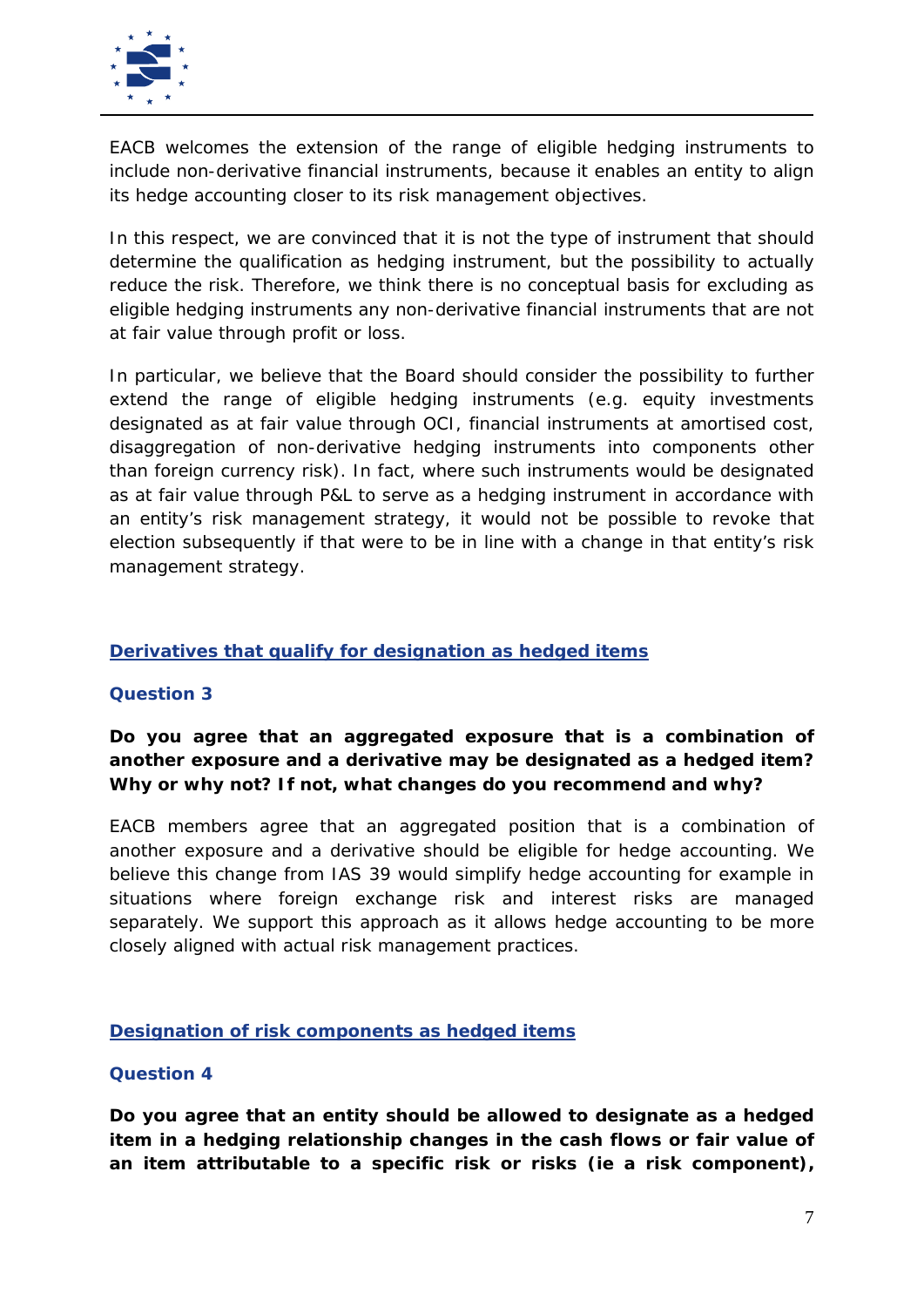

# **provided that the risk component is separately identifiable and reliably measurable? Why or why not? If not, what changes do you recommend and why?**

EACB members agree that entities should be allowed to designate a risk component as the hedged item for both financial and non-financial items. Moreover, we support that the risk component should be separately identifiable and measurable to be eligible for hedge accounting.

We support that contractually and not contractually specified risk components should be both eligible for hedge accounting. However, we would appreciate some additional clarification on what is meant by risk components that are "implicit in the fair value or cash flows of an item of which they are part". Actually, we think the guidance is not clear enough in order to determine for example whether an interest rate risk in insurance contract liabilities could be identified as a risk component. Further clarification is needed whether a basis risk component is a separately identified risk component (i.e. whether a basis swap -receive 3 month Euribor; pay 1 month Euribor- could be designated as a hedging instrument of a floating rate debt that pays 3 month Euribor).

Besides, EACB members are convinced that the credit risk should not be excluded per se. In practice, economic hedges of credit risk are not always absolute. However, the main components of the hedged item and hedging instruments of credit risk hedges often overlap and therefore there is a correlation between the fair value changes of the hedged item and the hedging instrument. Whereas, considering some complex instruments the credit risk may not be separately, identifiable and reliably measureable, credit risk of most instruments can be easily identified. In addition, it is common practise to recognise the ineffectiveness in the income statement anyway. Therefore, we think that allowing this kind of hedge would enhance the alignment with risk management.

Moreover, we disagree with the restriction that the hedged component must be less than or equal to the total cash flows of the asset or liability and therefore, for example LIBOR component cannot be designated as hedged item if debt instrument is issued at LIBOR less a negative spread. We believe that this would prohibit hedge accounting for existing basis differences such as basis spreads.

Furthermore, we disagree with the restriction that inflation is not separately identifiable and reliably measurable risk component unless it is contractually specified. We believe this would prohibit hedge accounting for valid hedging strategies.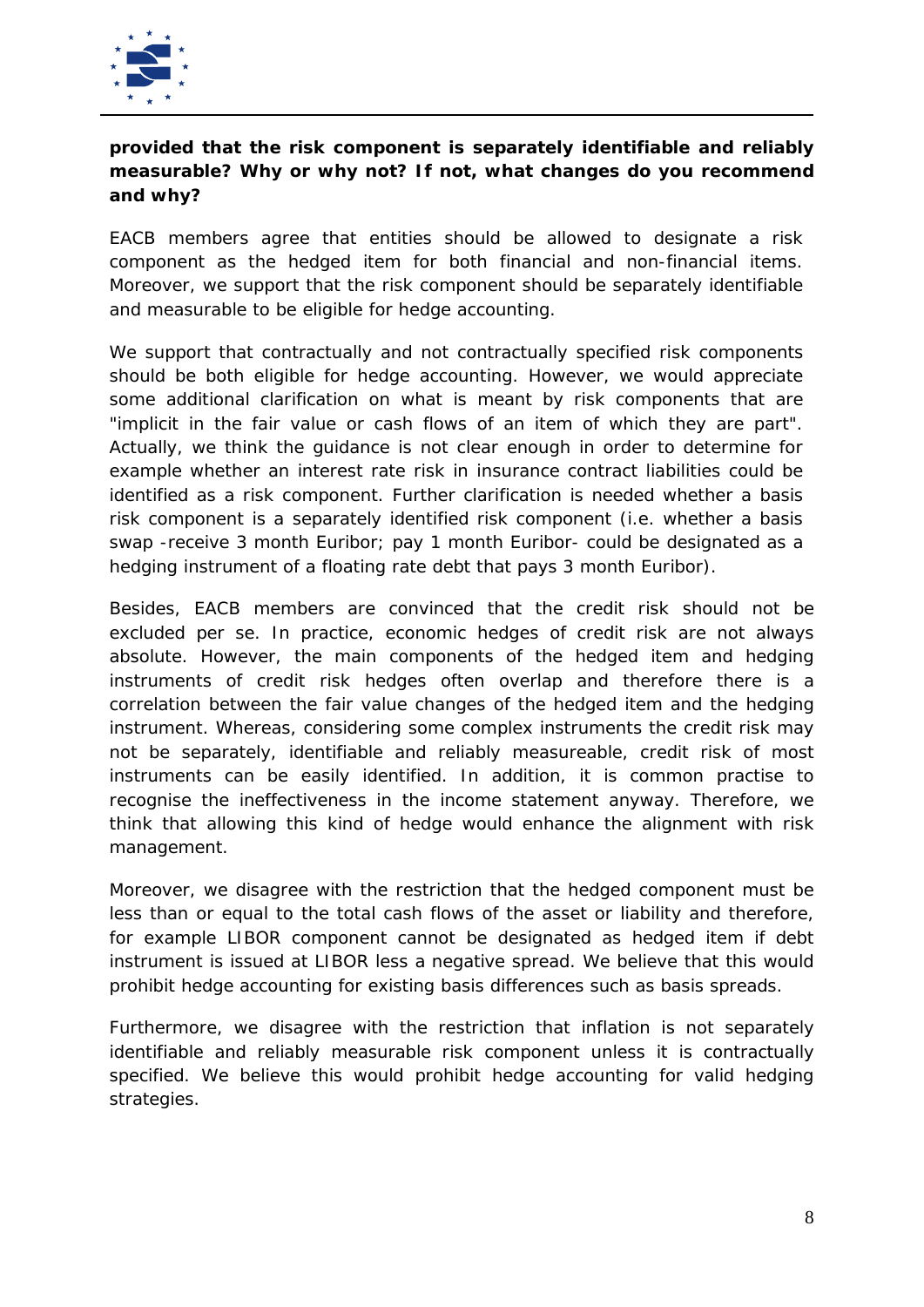

## **Designation of a layer component of the nominal amount**

## **Question 5**

**a. Do you agree that an entity should be allowed to designate a layer of the nominal amount of an item as the hedged item? Why or why not? If not, what changes do you recommend and why?**

We support the qualification of layers as hedged items.

**b. Do you agree that a layer component of a contract that includes a prepayment option should not be eligible as a hedged item in a fair value hedge if the option's fair value is affected by changes in the hedged risk? Why or why not? If not, what changes do you recommend and why?**

EACB members disagree with the exclusions of instruments with prepayment options for two reasons for the following reasons:

- In general, we do not think that a principle-based standard should not include rule-based exemptions;
- Moreover, we think that the exemption prevents the synchronization of risk management and the presentation of economic hedges in the financial statements. Since economic hedges of instruments with prepayment options factor the optional component, we therefore think that instruments with prepayment options should be eligible for hedge accounting.

### **Hedge effectiveness requirements to qualify for hedge accounting**

### **Question 6**

# **Do you agree with the hedge effectiveness requirements as a qualifying criterion for hedge accounting? Why or why not? If not, what do you think the requirements should be?**

EACB welcomes the removal of the 80 to 125 per cent bright line test for assessing and measuring hedge effectiveness. The elimination of this requirement would simplify implementation of hedge accounting and align it closer to the bank's internal risk management.

We agree also with the elimination of retrospective hedge effective testing. Actually, if the internal risk management assumed a perfect micro hedge, and the ineffective portion of the fair value changes of the hedged item/hedging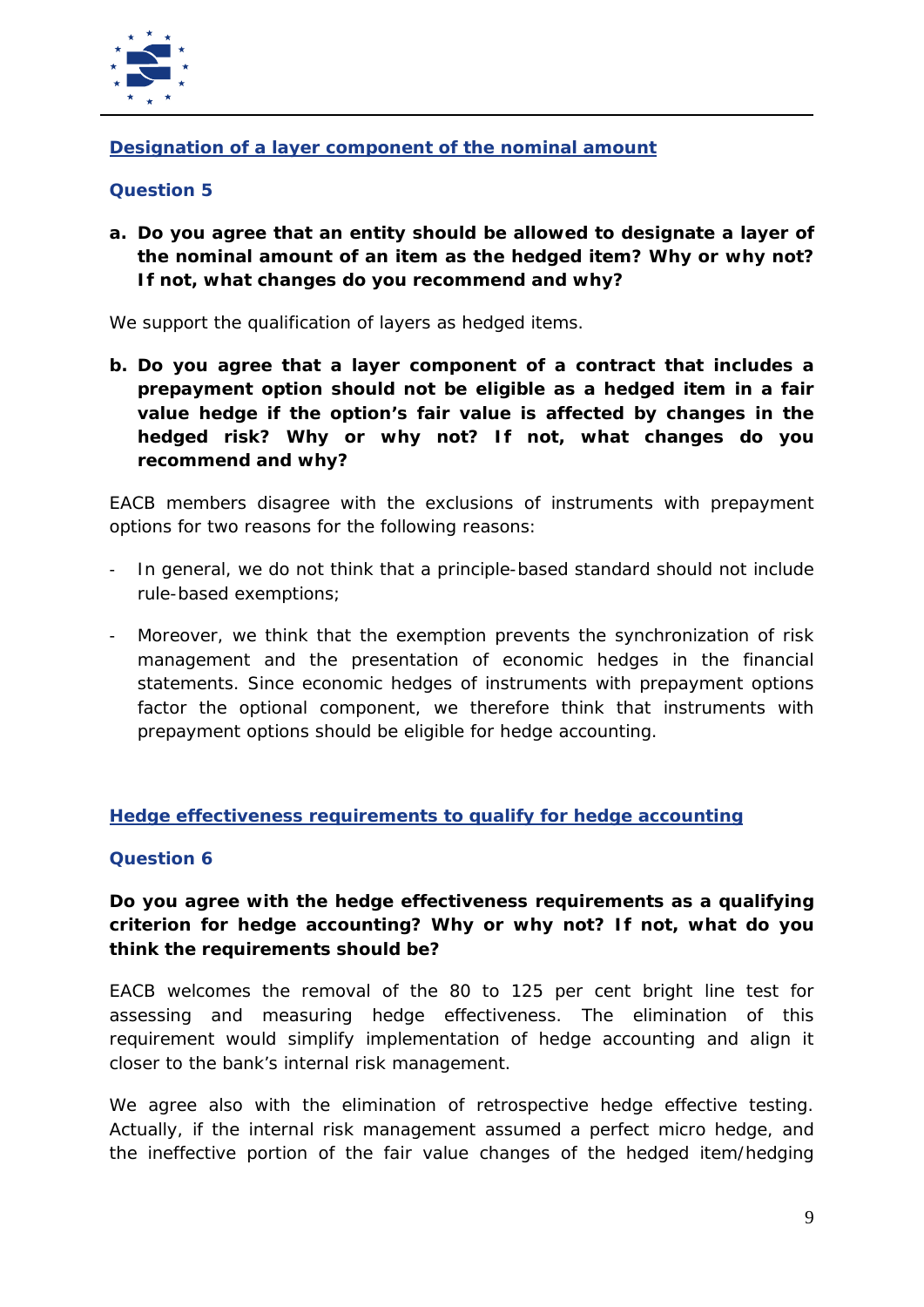

instrument is recognised in the income statement, we reckon that a qualitative effectiveness assessment at the date of designation is sufficient.

However, we are concerned about potential inconsistencies that the proposed guidance on the method of assessing effectiveness and measuring ineffectiveness may create:

- We disagree with the requirement that the hedging relationship will produce an unbiased result and minimize expected hedge ineffectiveness as stated in Paragraph B29. Moreover, our experts would appreciate a clarification of the term "unbiased result".
- We disagree with the requirement that the hedge relationship should achieve other than accidental offset as we believe that the concept of "other than accidental offset" is not clear enough. We are concerned that when all used phrases (i.e. unbiased results, other than accidental offset and minimise the expected hedge effectiveness) are read together, the resulting "risk" definition might be a narrow risk interpretation and could in practice lead to a rule-based approach to assess hedge ineffectiveness. EACB members understand that a separate risk component can be designated as a hedged item. However, in order to calculate the ineffective part, it is required to compare the full fair value changes of the hedging instrument (including all risk components) to the fair value changes of the hedged item. We believe that the proposed requirements for hedge effectiveness make it difficult to designate a separate risk component as a hedged item in practice. For example most of the OCT derivatives are uncollateralised instruments. As stated in B31, a decline in counterparty credit rating would fail hedge accounting even though risk management objective would be still achieved and only interest rate risk of the hedged item would have been designated as a hedged risk component.

Therefore, EACB members would welcome additional guidance on how to measure hedge ineffectiveness.

### **Rebalancing of a hedging relationship**

### **Question 7**

**a. Do you agree that if the hedging relationship fails to meet the objective of the hedge effectiveness assessment an entity should be required to rebalance the hedging relationship, provided that the risk management objective for a hedging relationship remains the same? Why or why not? If not, what changes do you recommend and why?**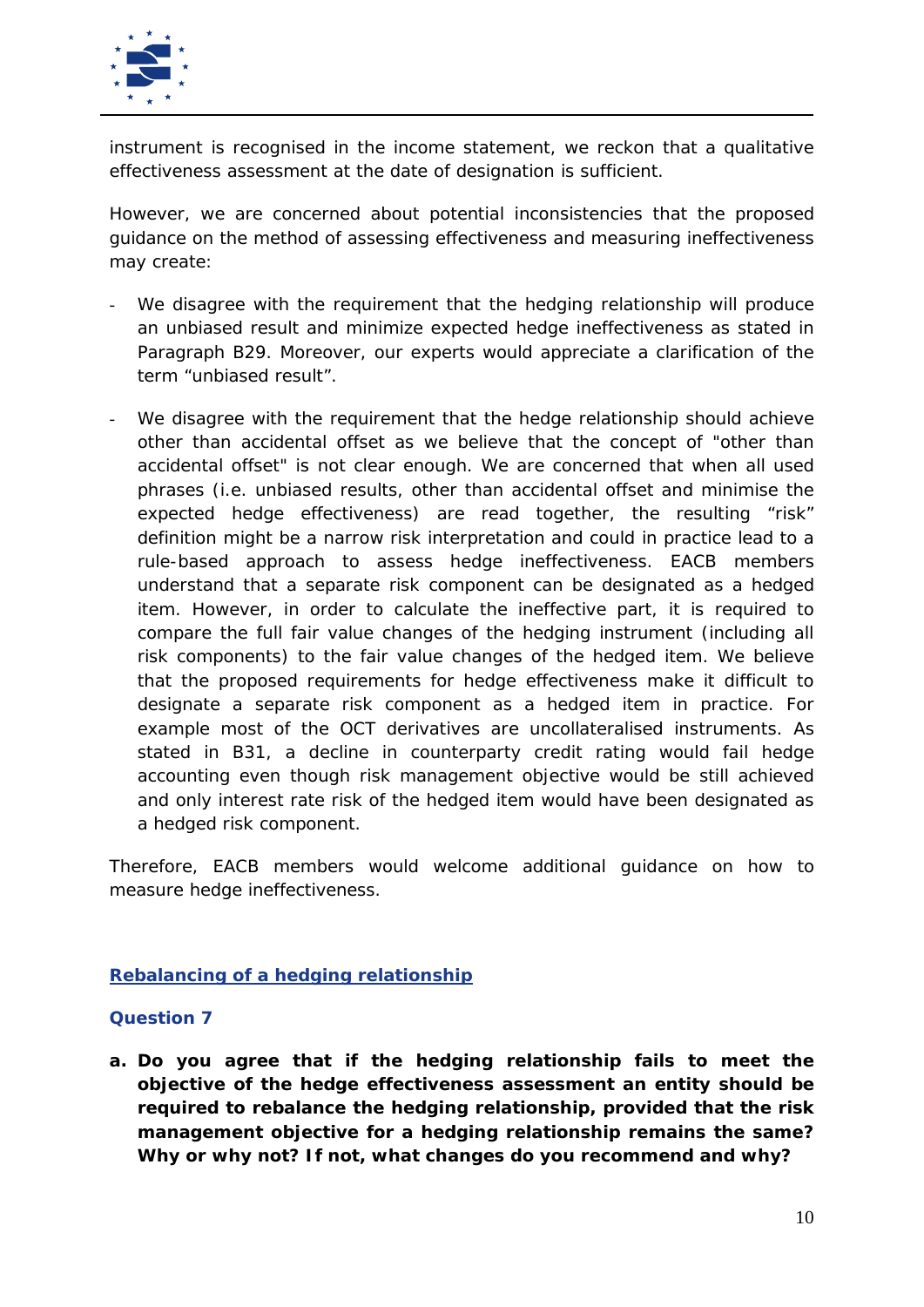

**b. Do you agree that if an entity expects that a designated hedging relationship might fail to meet the objective of the hedge effectiveness assessment in the future, it may also proactively rebalance the hedge relationship? Why or why not? If not, what changes do you recommend and why?**

In principle, EACB members support the concept of "rebalancing" since risk management is a dynamic process, which requires flexible regulations. Rebalancing replaces the voluntary de-designation of hedge relationships enabling an entity to reflect in hedge accounting the changes in hedge ratio that it makes for risk management purposes.

However, EACB cannot support this replacement because the notion of "rebalancing" is not yet well understood enough. For instance, we consider that it could only be used for economic hedges, which are correctly presented in the financial statements. Since this objective is not achieved by the proposed regulations, voluntary de-designation should therefore continue to be allowed to reduce accounting mismatches. In addition, we believe that rebalancing should be voluntary.

Typically, we would recommand that the rebalancing proposals should be subject to appropriate field-testing before finalisation.

### **Discontinuing hedge accounting**

### **Question 8**

**a. Do you agree that an entity should discontinue hedge accounting prospectively only when the hedging relationship (or part of a hedging relationship) ceases to meet the qualifying criteria (after taking into account any rebalancing of the hedging relationship, if applicable)? Why or why not? If not, what changes do you recommend and why?**

EACB members agree that entities should be required discontinue hedge accounting if the hedging relationship ceases to meet the qualifying criteria.

**b. Do you agree that an entity should not be permitted to discontinue hedge accounting for a hedging relationship that still meets the risk management objective and strategy on the basis of which it qualified for hedge accounting and that continues to meet all other qualifying**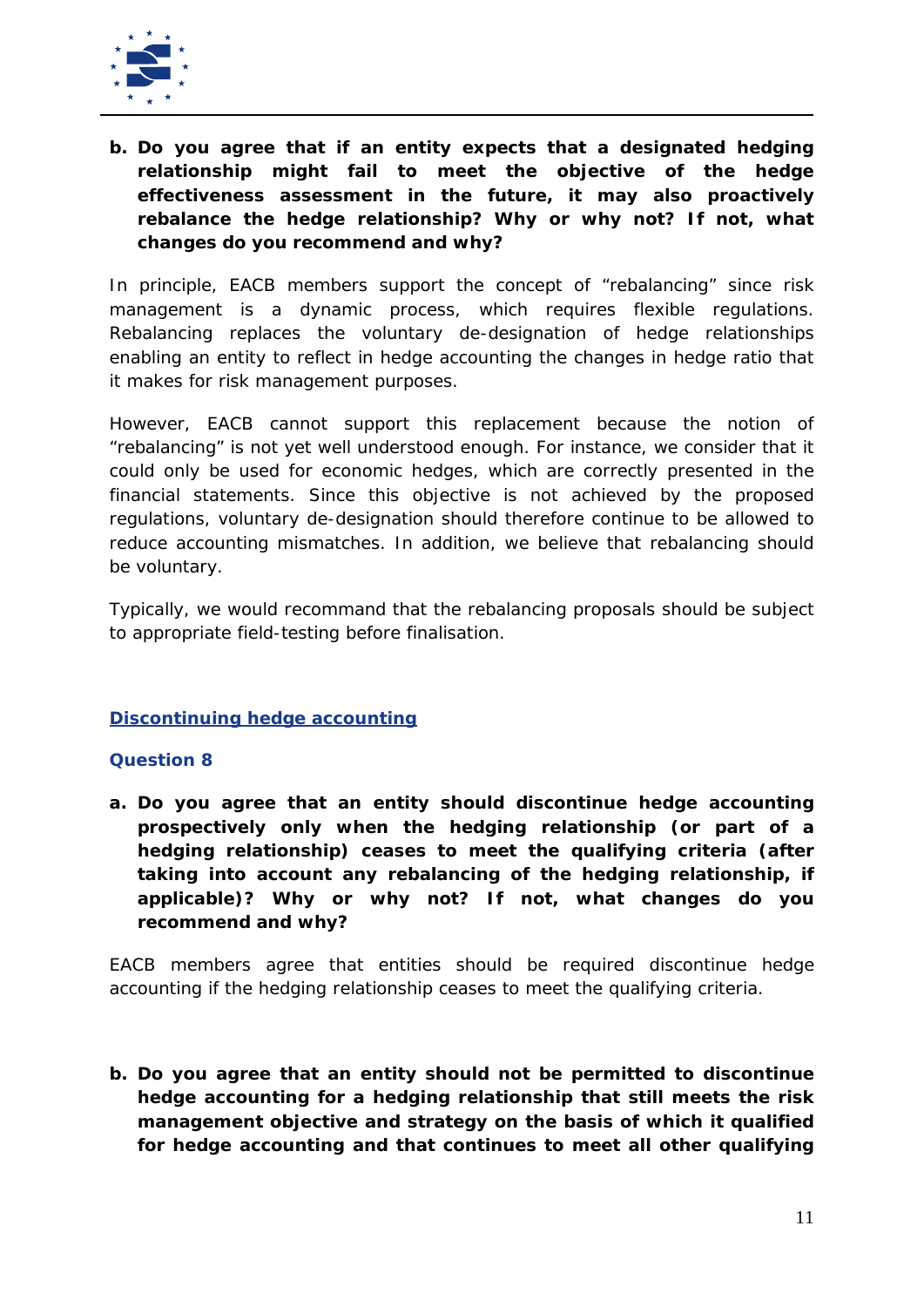

## **criteria? Why or why not? If not, what changes do you recommend and why?**

EACB disagrees as starting and stopping of hedge accounting should be voluntary.

We think that discontinuance of hedge accounting would otherwise achieved by closing the hedging instrument and replacing it with a new one. Actually, sometimes it is practical to discontinue hedge accounting earlier for example when forecasted sales occurs rather than to continue hedge accounting until the actual payment date. Allowing banks to voluntarily de-designate hedges would present another possibility to reduce accounting mismatches. As mentioned before, the restrictions on qualifying hedged items/hedging instruments especially the exclusion of internal derivatives from hedge accounting – creates a divergence between risk management and financial reporting. Prohibiting the voluntary de-designation of hedge relationships increases the possible divergence/accounting mismatches. Therefore, we believe that this practice should be allowed and not add complexity to hedge accounting.

## **Accounting for fair value hedges**

### **Question 9**

**a. Do you agree that for a fair value hedge the gain or loss on the hedging instrument and the hedged item should be recognised in other comprehensive income with the ineffective portion of the gain or loss transferred to profit or loss? Why or why not? If not, what changes do you recommend and why?**

EACB believes that the proposed mechanism to recognise the fair value changes of hedged items and hedging instruments first in OCI and then transfer the ineffective portion to profit and loss does not provide any additional useful information as compared with current requirements to disclose the ineffectiveness in the notes.

Our members think that this proposal is unnecessarily complex. Instead, we are in favour of recognising the gains or losses on the hedging instrument and the hedged item directly in the income statement. The effective portion will be cancelled out and the remaining portion represents the ineffectiveness.

# **b. Do you agree that the gain or loss on the hedged item attributable to the hedged risk should be presented as a separate line item in the**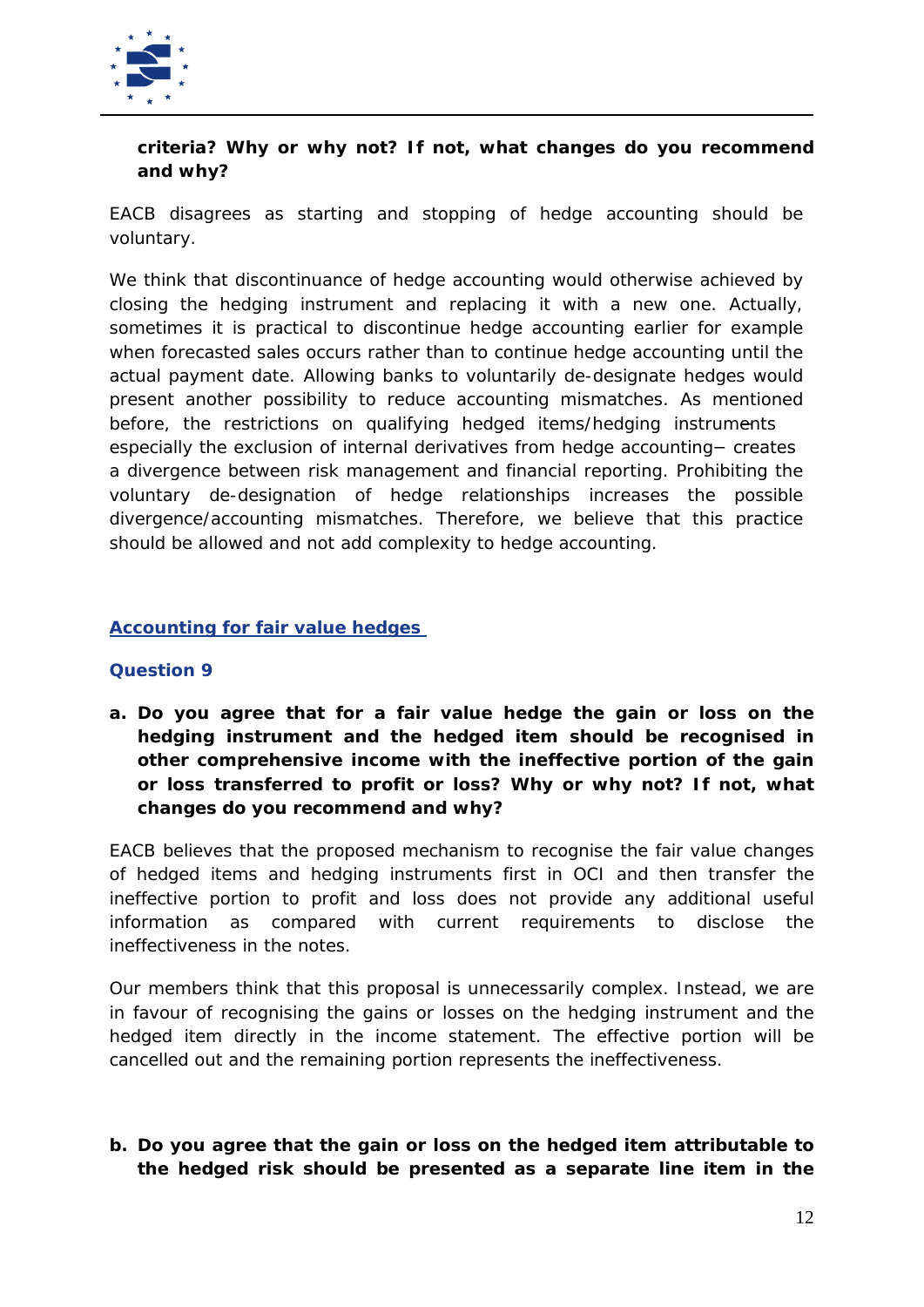

# **statement of financial position? Why or why not? If not, what changes do you recommend and why?**

EACB members understand the IASB's intent to separate carrying amounts and hedge adjustments in the statement of financial positions. However, we think that showing the separate hedge adjustment for every financial position which includes hedged items does not enhance the understandability of the financial statements.

Moreover, statement of financial positions should allow a summary of the assets as well as liabilities and equity of a company. Therefore, in order to keep this main function of the statement of financial positions, EACB suggests a single separate line item, which includes the net hedge adjustments. A more detailed presentation of the hedge adjustments could be provided in the notes.

**c. Do you agree that linked presentation should not be allowed for fair value hedges? Why or why not? If you disagree, when do you think linked presentation should be allowed and how should it be presented?**

Our members are sceptical towards the introduction of linked presentation. This concept seems to reduce comparability of the financial statements of different companies and potentially confuses the readers of financial statements.

**Accounting for the time value of options for cash flow and fair value hedges** 

### **Question 10**

- **a. Do you agree that for transaction related hedged items, the change in fair value of the option's time value accumulated in other comprehensive income should be reclassified in accordance with the general requirements (eg like a basis adjustment if capitalised into a non-financial asset or into profit or loss when hedged sales affect profit or loss)? Why or why not? If not, what changes do you recommend and why?**
- **b. Do you agree that for period related hedged items, the part of the aligned time value that relates to the current period should be transferred from accumulated other comprehensive income to profit or loss on a rational basis? Why or why not? If not, what changes do you recommend and why?**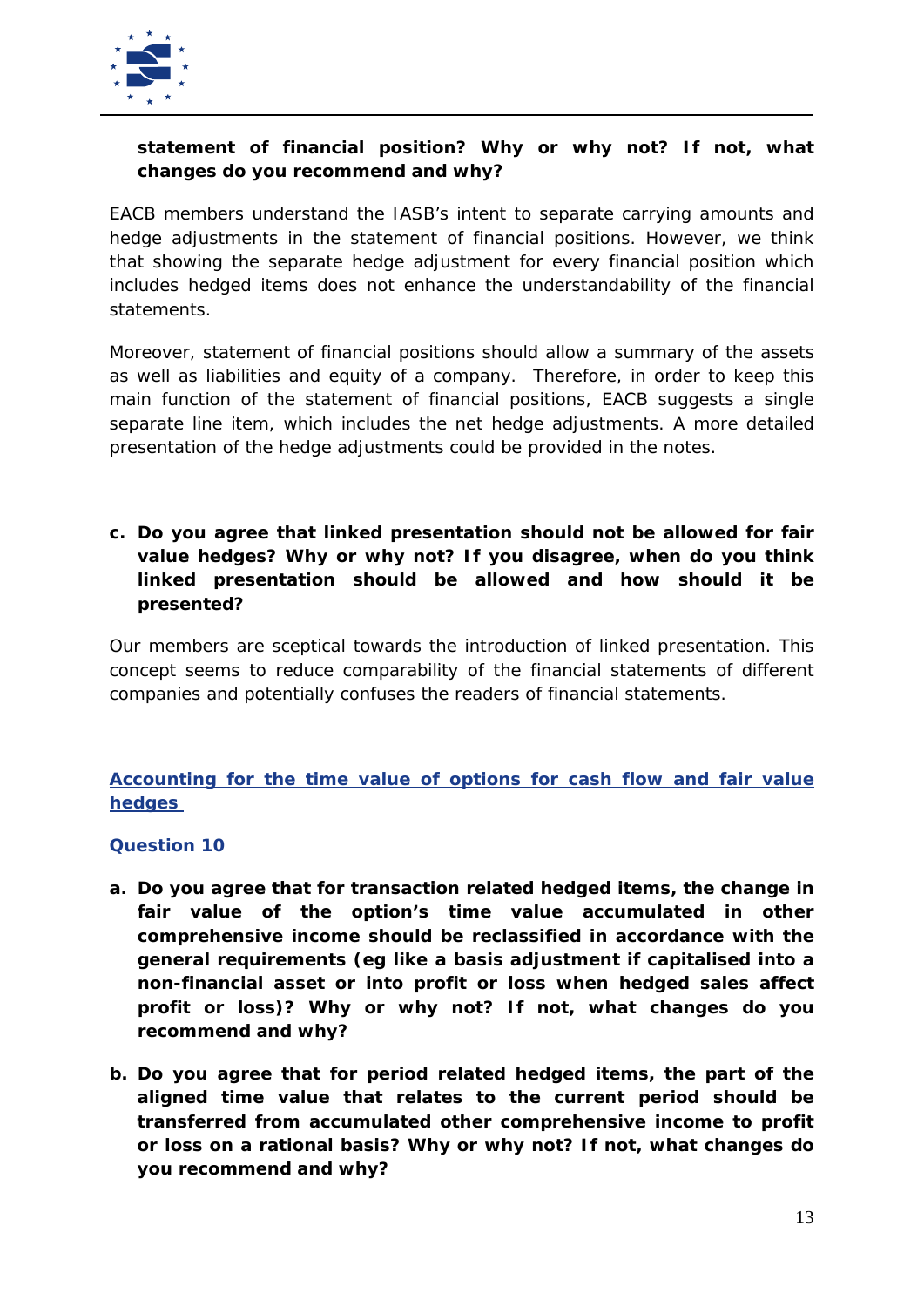

**c. Do you agree that the accounting for the time value of options should only apply to the extent that the time value relates to the hedged item (ie the 'aligned time value' determined using the valuation of an option that would have critical terms that perfectly match the hedged item)? Why or why not? If not, what changes do you recommend and why?**

EACB supports the IASB's suggestion to deal with the ineffectiveness arising from the time value of an option.

However, we think that introducing two different concepts to recognise the time value adds unnecessary complexity. Therefore, we would suggest the development of a single and simple approach for the reclassification of the time value to P&L.

The analogy of the time value of an option and an insurance premium seems appropriate.

#### **Hedges of a group of items**

#### *Eligibility of a group of items as the hedged item*

#### **Question 11**

**Do you agree with the criteria for the eligibility of groups of items as a hedged item? Why or why not? If not, what changes do you recommend and why?**

EACB members are in favor of the eligibility of groups and net positions for hedge accounting.

However, we underline that a comprehensive assessment is not possible before the publication of the Board's proposals in respect of macro hedge accounting.

In fact, a main component of the internal risk management of banks is the hedging of net interest positions. Many instruments include prepayment options and therefore the internal risk management also considers those prepayment options. The exclusion of instruments with prepayment options from hedge accounting limits the possibilities to align risk management and financial reporting on hedge accounting. As this is counterproductive to the ED's objective, we think that the restrictions concerning prepayment options should be eliminated.

Furthermore, the IASB's concept of groups of hedged items seems to be based on a group, which does not change. However, in practice, banks rather managed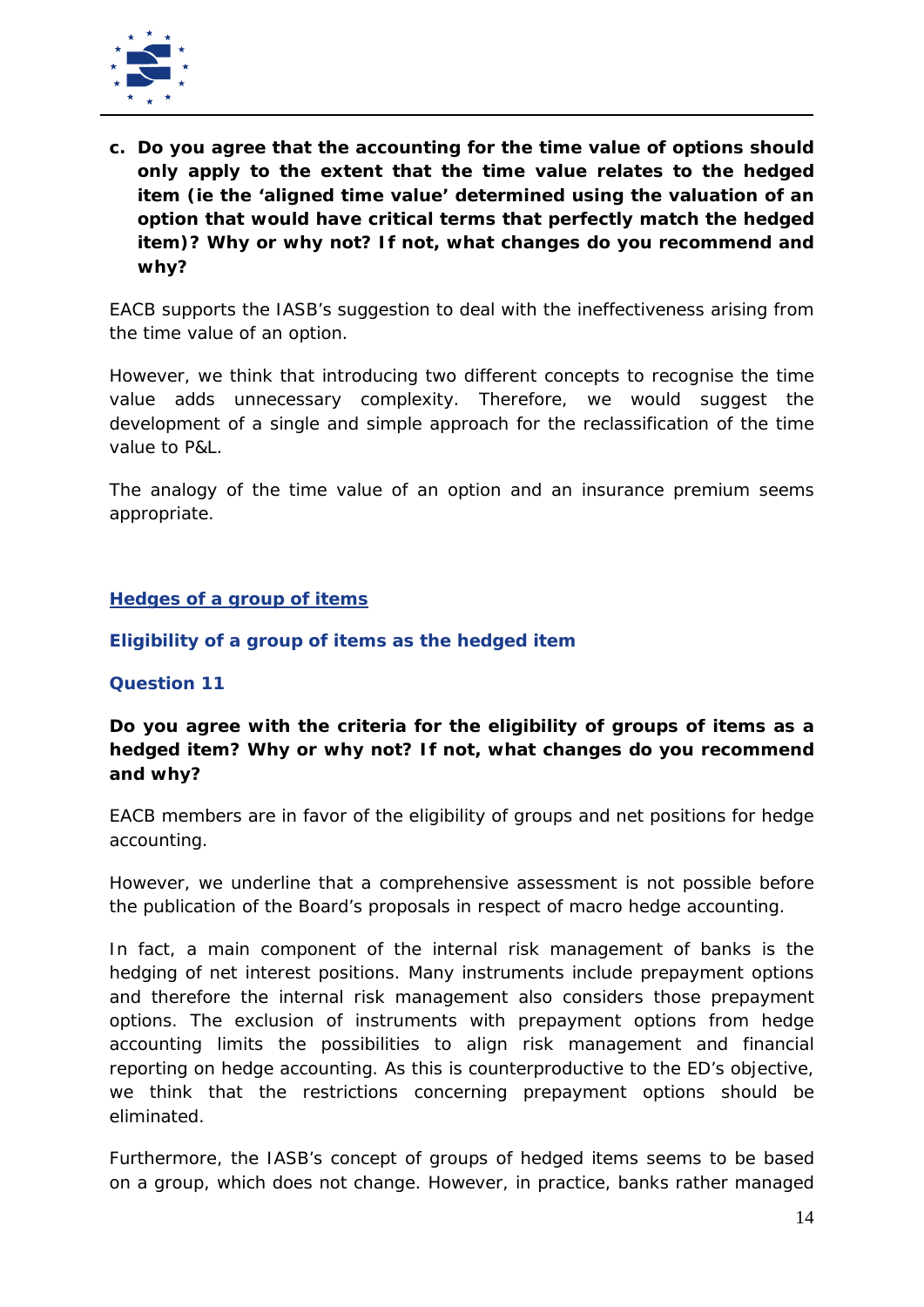

their portfolios on a dynamic basis and instruments do not remain in the same portfolio until maturity.

### *Presentation*

#### **Question 12**

**Do you agree that for a hedge of a group of items with offsetting risk positions that affect different line items in the income statement (eg in a net position hedge), any hedging instrument gains or losses recognised in profit or loss should be presented in a separate line from those affected by the hedged items? Why or why not? If not, what changes do you recommend and why?**

EACB agrees with the proposals regarding the presentation in profit or loss of the effects of hedge accounting for groups of items.

However, we disagree with the way gains or losses from fair value hedges of net positions are proposed to be presented. Banks usually do not mange risks separately for different classes of financial instruments but for separate risk components of all financial instruments. Therefore, we believe that the separate presentation of hedging instrument gains or losses for each line item is counterproductive for aligning risk management and hedge accounting.

Thus, rather than requiring presentation on a gross and disaggregated basis in the statement of financial position, we would recommend that all fair value changes be aggregated into a single item in the statement of financial position and to provide details in the notes.

#### **Disclosures**

### **Question 13**

- **a. Do you agree with the proposed disclosure requirements? Why or why not? If not, what changes do you recommend and why?**
- **b. What other disclosures do you believe would provide useful information (whether in addition to or instead of the proposed disclosures) and why?**

We generally agree with the disclosure requirements and support the possibility of cross-referencing.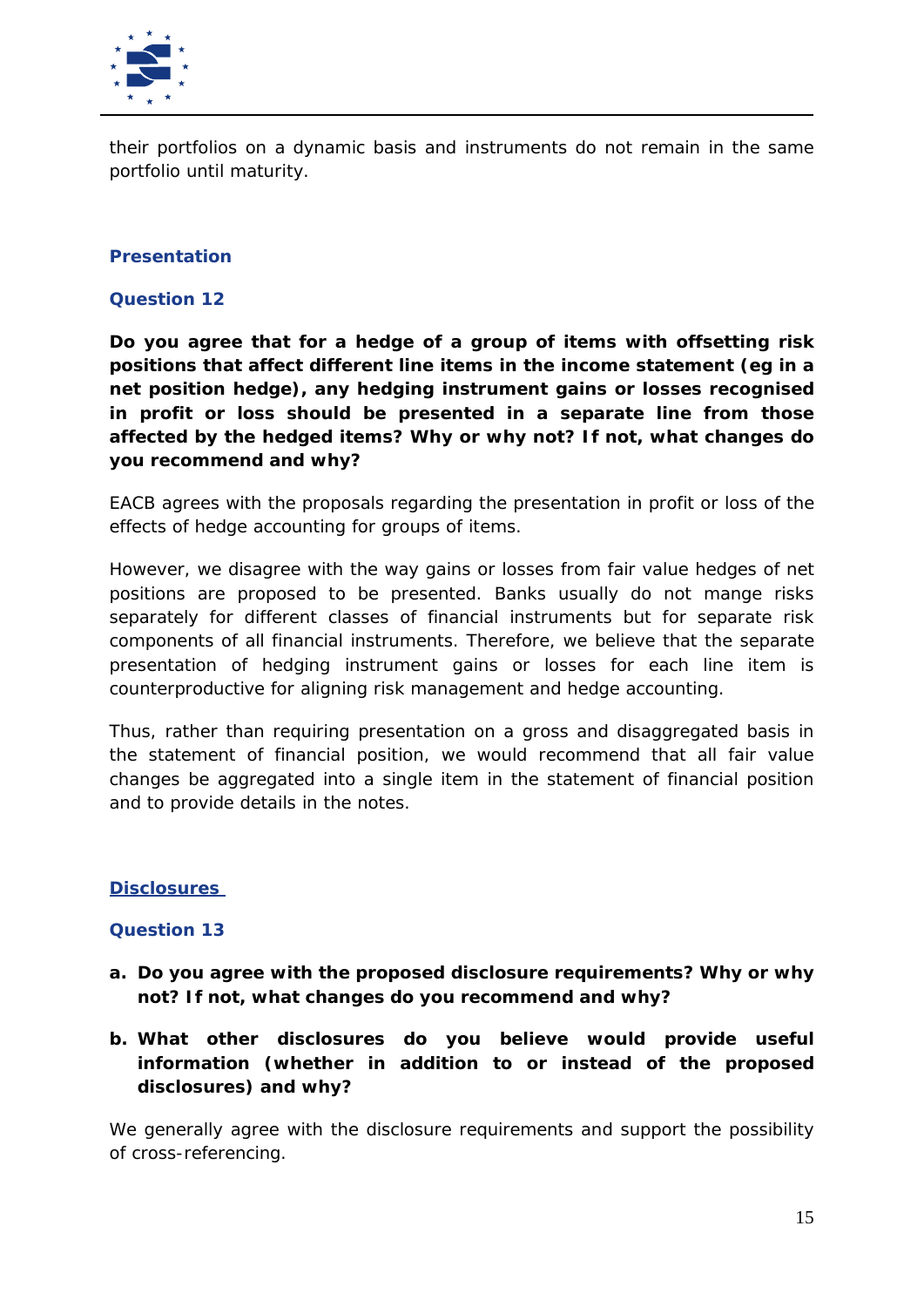

However, we are concerned about the prescriptive nature of the disclosure requirements and the possible interaction with IFRS 7. Therefore, we would prefer that the disclosure requirements would be principle-based and would follow the general objective of IFRS 7 i.e. to allow management judgment in order to prepare meaningful financial information.

#### **Accounting alternatives to hedge accounting**

*Accounting for a contract for a non-financial item that can be settled net in cash as a derivative*

#### **Question 14**

**Do you agree that if it is in accordance with the entity's fair value-based risk management strategy derivative accounting would apply to contracts that can be settled net in cash that were entered into and continue to be held for the purpose of the receipt or delivery of a nonfinancial item in accordance with the entity's expected purchase, sale or usage requirements? Why or why not? If not, what changes do you recommend and why?**

We agree with the proposed change, as it will enable some entities to better reflect the risk management strategies applied. We expect however that this will not benefit more than a limited number of industrial entities.

### *Accounting for credit risk using credit derivatives*

#### **Question 15**

- **a. Do you agree that all of the three alternative accounting treatments (other than hedge accounting) to account for hedges of credit risk using credit derivatives would add unnecessary complexity to accounting for financial instruments? Why or why not?**
- **b. If not, which of the three alternatives considered by the Board in paragraphs BC226–BC246 should the Board develop further and what changes to that alternative would you recommend and why?**

In our view, the alternative accounting treatments to account for hedges of credit risk are too complex. A set of principle-based regulations should be advanced enough to display all occurring risk management strategies. Therefore, we suggest that economic hedges of credit risk should be eligible for hedge accounting.